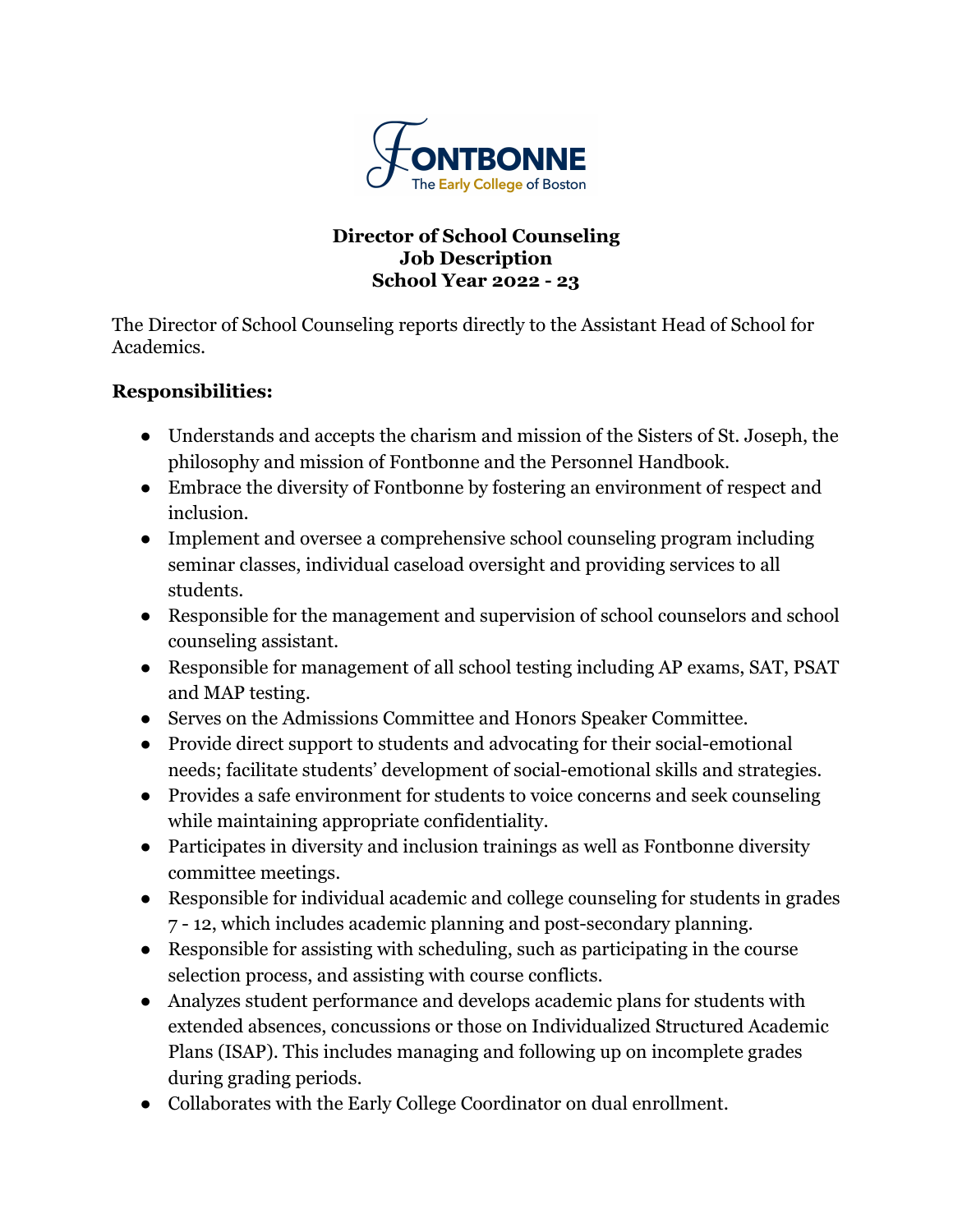- Partners with the town of Milton Department of Special Education on IEPs and services for students.
- Collaborates with adult learning community about academic and social emotional health of students.
- Assist the Assistant Head of School with credit checks regarding graduation requirements.
- Manage all summer school/credit recovery requirements, if necessary.
- Participate and collaborate in regular chairperson meetings.
- Facilitate mediation and reconciliation meetings between student/student and student/teacher.
- Partners with parents on their child's individual needs.
- Responsible for all post secondary planning, such as college placement and counseling including all testing requirements for college admissions.
- Facilitate grade specific evenings and events for parents and students.
- Collaborates with mental health organizations on the needs of individual students.
- Assist school administrators and educators with planning and carrying out school related programs and events including student enrichment days.
- Develops relationships with college admissions counselors.
- Collaborates with the school nurse and other supportive staff.
- Facilities crisis intervention and prevention programs.
- Communicates regularly with teachers, parents and administrators on an ongoing basis.

## **Qualifications**

3-5 years experience in education. Masters degree in school counseling or related field.

Professional licensure in school counseling.

Diversity and Inclusion experience and training preferred.

The Congregation of the Sisters of St. Joseph and the Sponsored Ministries, including Fontbonne Academy, are equal employment opportunity employers. Consistent with those religious exemptions provided in statutory and constitutional law, employment decisions are based on merit, job requirements and qualifications, and organization needs, and not on race, color, citizenship status, national origin, ancestry, gender, sexual orientation, age, religion, creed, physical or mental disability, marital status, veteran status, political affiliation, or any other factor protected by law. Fontbonne Academy complies with the law regarding reasonable accommodation for handicapped and